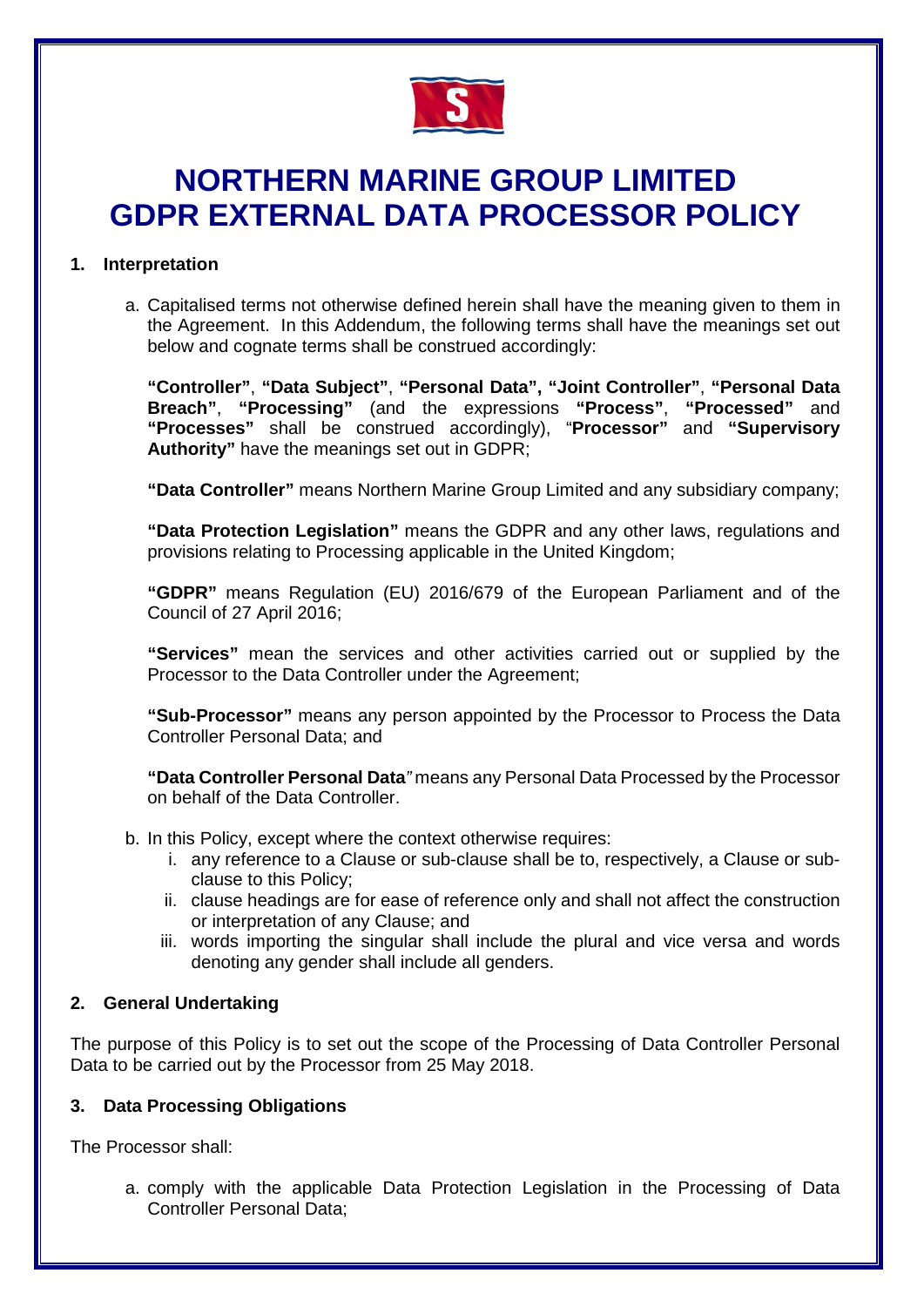- b. Process Data Controller Personal Data only on the documented instructions from Data Controller (including with regard to transfers Data Controller Personal Data to a third country or an international organisation) unless required to do so by applicable law to which the Processor is subject; in such a case, the Processor shall inform Data Controller of that legal requirement before commencing Processing, unless that law prohibits such information on important grounds of public interest;
- c. take reasonable steps to ensure the reliability of any individual who may have access to or Process Data Controller Personal Data, ensuring in each case that access is strictly limited to those individuals who need to know/access the relevant Data Controller Personal Data, as strictly necessary for the Agreement, and ensure that all such individuals are subject to confidentiality undertakings or professional or statutory obligations of confidentiality.
- d. taking into account the state of the art, the costs of implementation and the nature, scope, context and purposes of Processing as well as the risk of varying likelihood and severity for the rights and freedoms of Data Subjects, implement and maintain (and provide details of such measures to Data Controller on request) appropriate technical and organisational measures to ensure a level of security appropriate to the risk including but not limited to the following:
- e. the pseudonymisation and encryption of Data Controller Personal Data;
	- i. the ability to ensure the ongoing confidentiality and access to Data Controller Personal Data in a timely manner in the event of a physical or technical incident;
	- ii. the ability to restore the availability and access to Data Controller Personal Data in a timely manner in the event of a physical or technical incident; and
	- iii. a process for regular testing, assessing and evaluating the effectiveness of technical and organisational measures for ensuring the security of Processing.
- f. in assessing the appropriate level of security, take account of the risks that are presented by Processing, in particular from a Personal Data Breach;
- g. ensure that any individual acting under its authority who has access to Data Controller Personal Data does not Process the data except on instructions from Data Controller, unless he or she is required to do so by law (in which case this must be notified to Data Controller prior to any such Processing commencing);
- h. taking into account the nature of the Processing, assist Data Controller by implementing and maintaining appropriate technical and organisational measures, insofar as this is possible, for the fulfilment of Data Controller's obligation to respond to requests for exercising the Data Subject's rights under the Data Protection Legislation;
- i. assist Data Controller in ensuring compliance with Data Controller's obligations in so far as applicable to the Agreement under the Data Protection Legislation concerning:
	- i. the security of Processing pursuant to Article 32 of the GDPR;
	- ii. notification of a Personal Data Breach to the Supervisory Authority pursuant to Article 33 of the GDPR;
	- iii. communication of a Personal Data Breach to the Data Subject pursuant to Article 34 of the GDPR; and
	- iv. data protection impact assessments, including prior consultation with the Supervisory Authority, which Data Controller reasonably considers to be required pursuant to Articles 35 and 36 of the GDPR, in each case solely in relation to Processing of Data Controller Personal Data by, and taking into account the nature of the Processing and information available to, the Processor.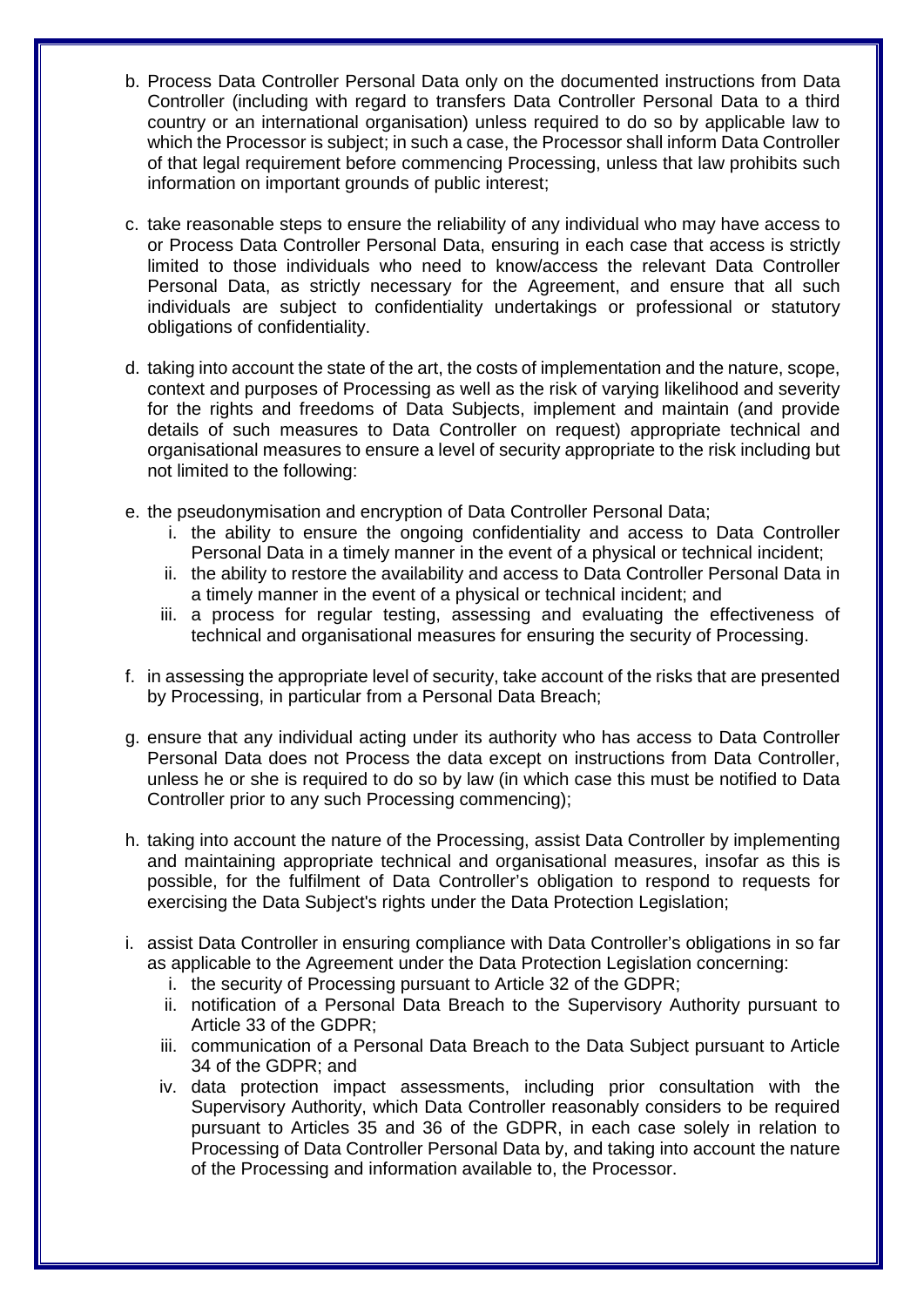- j. within thirty (30) days after the end of the provision of Services relating to the Processing delete existing copies of all Data Controller Personal Data unless specifically instructed by Data Controller or where the retention of the Personal Data is required by law and only to the extent and for such period as required by law and always provided that the Processor shall ensure:
	- i. the confidentiality of all such Data Controller Personal Data; and
	- ii. that such Data Controller Personal Data is only Processed as necessary for the purpose(s) specified in the applicable law requiring its storage and for no other purpose, and if requested by Data Controller, provide evidence of the same.
- k. immediately inform Data Controller if, in its opinion, an instruction infringes or conflicts with Data Protection Legislation and shall not commence such Processing until it has received confirmed instructions from Data Controller.

#### **4. Personal Data Breach**

- a. The Processor shall notify Data Controller by email immediately and in any event within at least 24 hours after becoming aware of a Personal Data Breach relating to the Services or the Processing undertaken in relation to Data Controller. Where such notification is not made within 24 hours to Data Controller, the Processor must accompany the notice of such Personal Data Breach with details of the reason for the delay in notification.
- b. The notification referred to in Clause 4.a shall include the following information as a minimum, and the Processor shall update such notification as and when more information becomes available:
	- i. a description of the nature of the Personal Data Breach including, where possible, the categories and approximate number of Data Subjects concerned and the categories and approximate number of Personal Data records concerned;
	- ii. the name and contact details of the data protection officer or other contact point where more information can be obtained;
	- iii. a description of the likely consequences of the Personal Data Breach; and
	- iv. a description of the measures taken or proposed to be taken by the Processor to address the Personal Data Breach, including, where appropriate, measures to mitigate its possible adverse effects.
- c. The Processor shall co-operate with Data Controller and take such reasonable commercial steps as are directed by Data Controller to assist in the investigation, mitigation and remediation of each such Personal Data Breach.

## **5. Records**

- a. The Processor shall maintain a complete and accurate written record of all categories of Processing activities carried out on behalf of Data Controller.
- b. Such records shall include as a minimum:
	- i. details of the Processor and any data protection officer it has appointed;
	- ii. categories of Processing activities performed;
	- iii. information regarding any cross border data transfers; and
	- iv. a general description of the security measures implemented in respect of Data Controller Personal Data.
- c. The Processor shall make available to Data Controller all information necessary to demonstrate compliance with this Addendum and allow for and contribute to audits, including inspections, conducted by Data Controller and/or an auditor mandated by Data Controller.